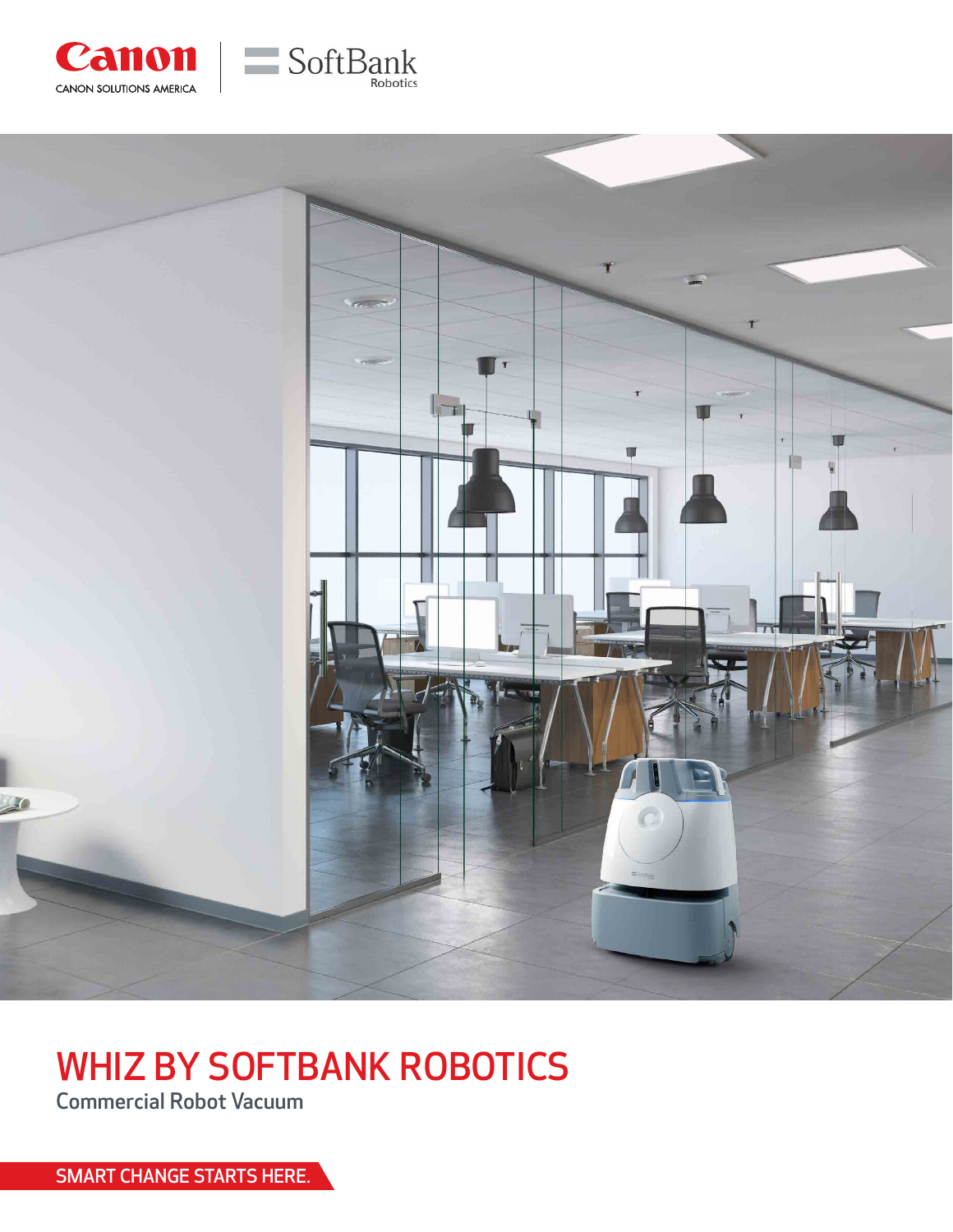

# COMMERCIAL ROBOT VACUUM

### Higher quality, more efficient cleaning with the touch of a button.

Whiz is a commercial robot vacuum built on a trusted AI platform to deliver reassurance in your space through visible, marketable, and effective cleaning automation technology. Whiz Connect, a SaaS application integrated with Whiz, combines cleaning metrics and data-driven analytics features to help monitor and improve your environment's health and safety. Whiz is powered by BrainOS, the award-winning intelligent navigation platform.

### SMS Notifications:

Stay informed of Whiz activity with SMS support for operations managers and team leads. Receive near-time texts on your mobile device of assist notifications from specific robots to avoid delay in cleaning.



### Insights for Managers and Executives:

Understand your Whiz's performance and the value you get from our robots. Use the reports to track towards business goals, manage routes and locations of your units, and receive actionable suggestions to get the most out of Whiz.

### Product Benefits

Leverage robotics and automation to drive brand value, differentiate from the competition, and move your business forward.

Reinvent and monitor your physical environment with adaptable technology and near-time data.

Meet and exceed occupant expectations to attract customers and talent, improve productivity, and foster revenue growth in your ecosystem.

### Innovation Resilience Resilience Resilience Resilience Resilience Resilience Resilience

Live healthier in your day-to-day spaces with increased cleaning frequency, coverage, and efficacy and HEPA-grade filtration.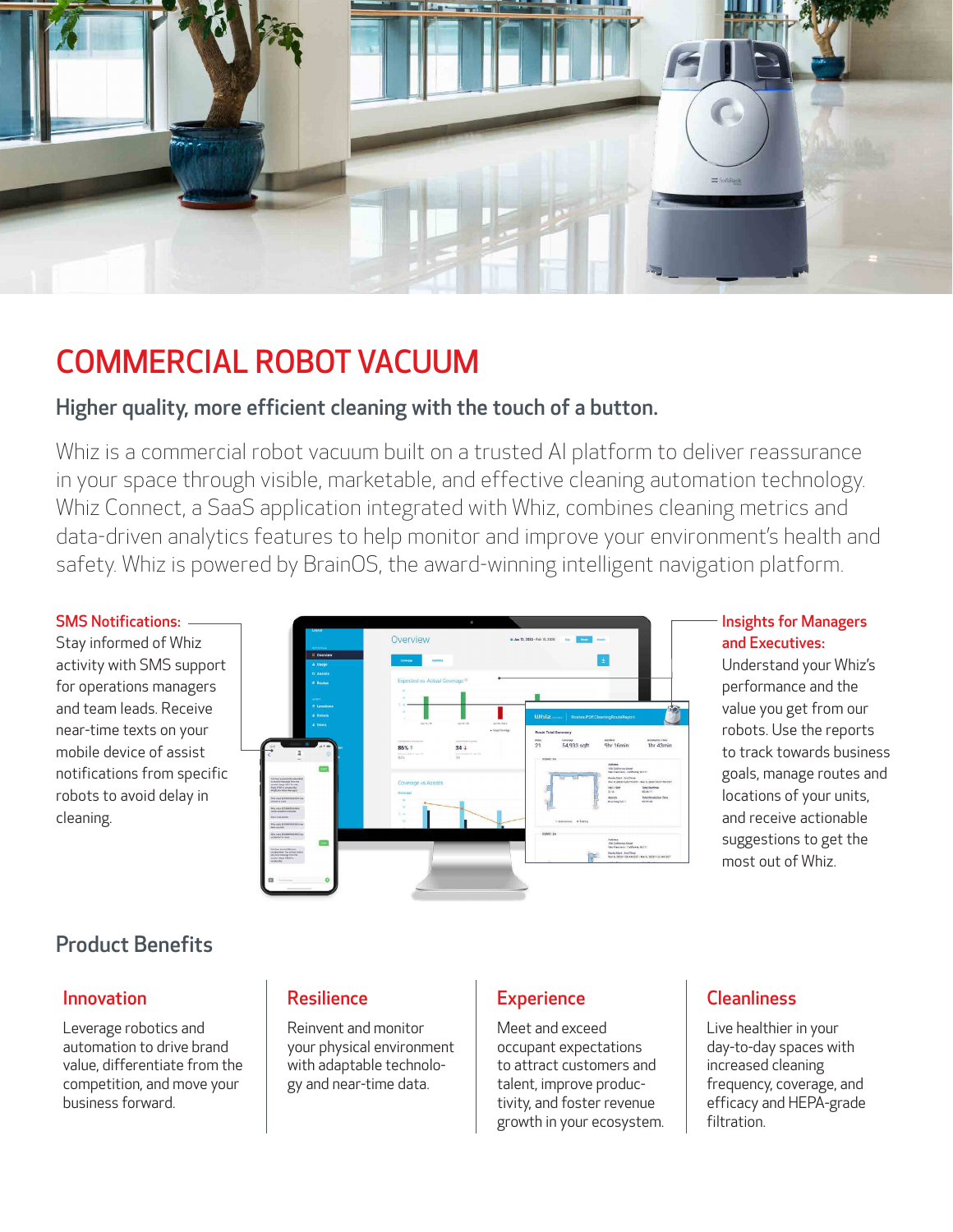# **<u>brain</u>** WHIZ SPECIFICATIONS

Brain Corp is the robotics industry's leading provider of intelligent, self-driving technology. Powered by BrainOS, Brain Corp's commercial operating system, Whiz is capable of navigating complex and dynamic environments, ensuring the highest levels of safety and cleaning performance.





Dust Bag Easy disposal; 4L max capacity



Brush Removable rotating brush, auto height adjust



HEPA Filter Captures 99.97% of PM2.5 particles, including pollen and house dust



Battery Replaceable lithium ion battery